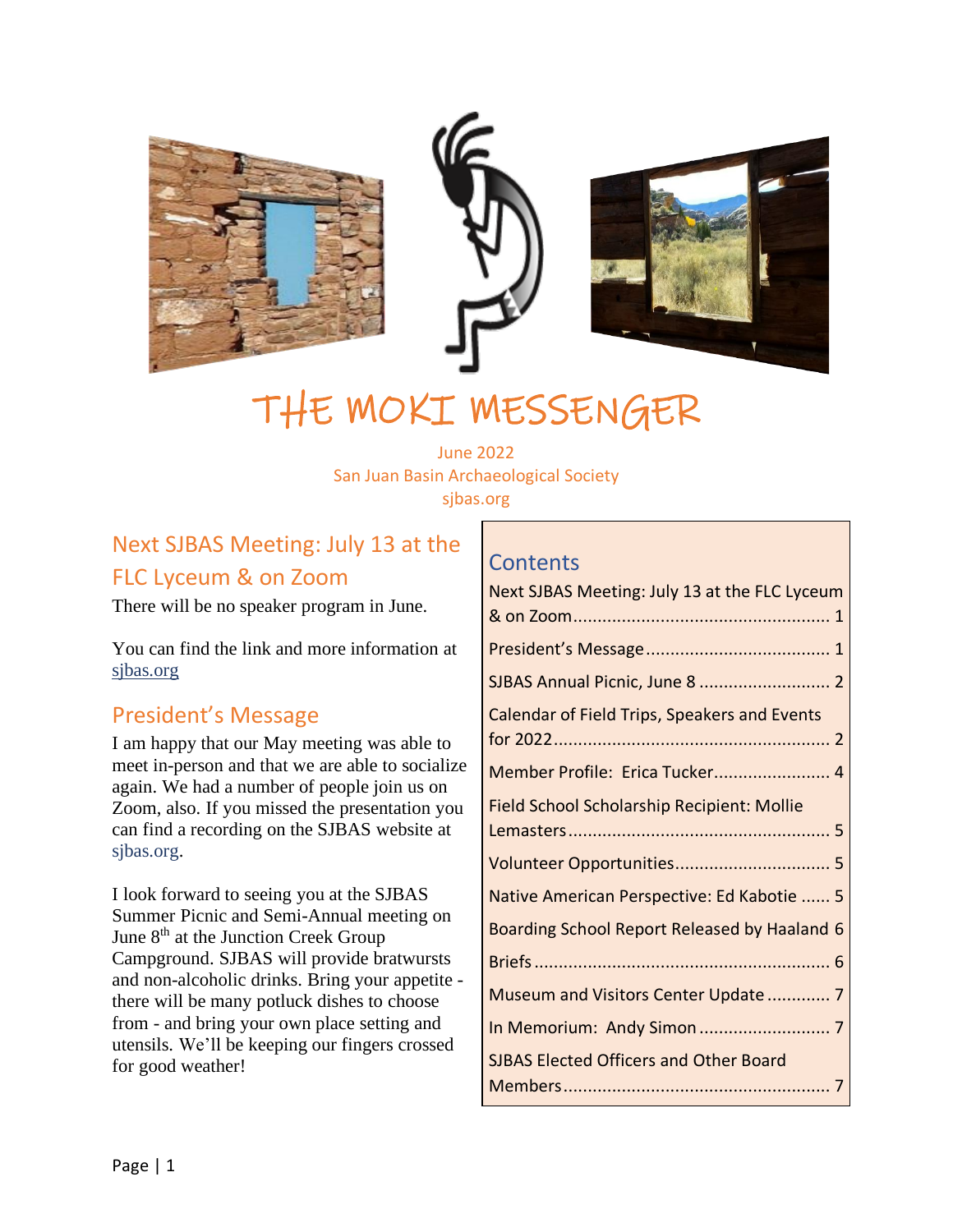**Also, bring your checkbook and/or cash**. The picnic will include a *Silent Auction* fund raiser for the John W. Sanders Internship and Education Fund. The auction will feature archaeological books that belonged to long time SJBAS members John Sanders, Guy Tomberlin and Barb Lawson and Ray Turner. Some of the books are autographed and the collection includes authors such as Steve Lekson and Florence Lister. There are books about Chaco, petroglyphs and many other interesting subjects.

There are still open slots for some of our field trips. You can find the list of these awesome trips under the Field Trips and Activities tab at sjbas.org.

We continue to look for a volunteer to assist with finding speakers for our monthly meetings. This is an opportunity to meet people from Four Corners area and all over the country. Please contact Janice Sheftel at janicesheftel@gmail.com to volunteer.

Thank you to all of the SJBAS volunteers and members!

Sincerely, Susan Hicks SJBAS President

#### <span id="page-1-0"></span>SJBAS Annual Picnic, June 8

Save the date. The annual SJBAS picnic is a go for June 8 from 5-8 PM at the Junction Creek Group Picnic Area just outside Durango. The site has a capacity of 65 people so if you have not confirmed your attendance, please contact Michelle or Mark at the addresses below. As in the past, SJBAS will provide brats, vegetarian brats, buns, condiments, ice tea, lemonade, and water. Members are asked to bring their favorite potluck dish-- salads, sides, and desserts-- and their plates and utensils. We're also asking for volunteers to assist with grilling, setup, cleanup and silent auction setup. If you have questions, please email Michelle or Mark McKibben (michellemckibben56@gmail.com, maypo1054@gmail.com). As with all SJBAS events, attendees must be vaccinated and sorry, no pets.

# <span id="page-1-1"></span>Calendar of Field Trips, Speakers and Events for 2022

See **SJBAS**.org for details on each of these field trips or events. You must be a SJBAS member to participate in field trips. All are welcome to attend speaking events.

| <b>Early June</b> | <b>Keet Seel Backpack -- Cancelled</b> as the Monument has not opened to back                                                                                                                                                                                                  |  |  |
|-------------------|--------------------------------------------------------------------------------------------------------------------------------------------------------------------------------------------------------------------------------------------------------------------------------|--|--|
|                   | country visitors. Hope to resurrect this next year.                                                                                                                                                                                                                            |  |  |
| June 7            | Fort Lewis College Field School - Day trip to learn how a prospective site<br>is set up for an archaeological survey. With Jessie Tune in Bondad.<br>Difficulty Rating: Easy Active. For more information or to sign up, contact<br>Janice Sheftel at janicesheftel@gmail.com. |  |  |

#### **Tentative Field Trip and Activity Schedule - 2022**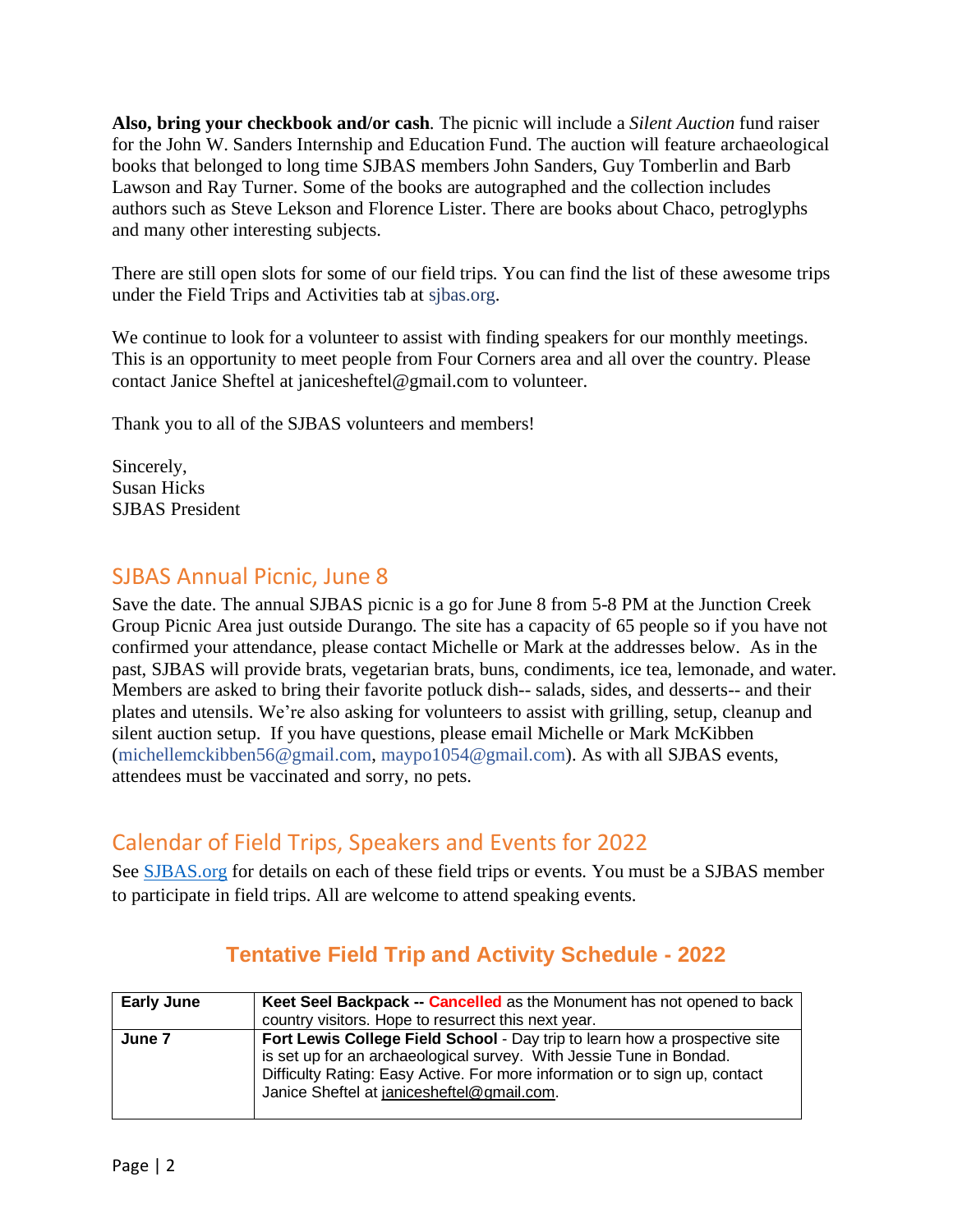| June 8              | <b>SJBAS Annual Picnic.</b> See Moki page 2.                                                                                                                                                                                                                                                                                                                                                                                                                |
|---------------------|-------------------------------------------------------------------------------------------------------------------------------------------------------------------------------------------------------------------------------------------------------------------------------------------------------------------------------------------------------------------------------------------------------------------------------------------------------------|
| <b>June 21</b>      | Fort Lewis College Field School - Learn how collections are curated at the<br>Anthropology Center. Difficulty rating: Easy Active. For more information or<br>to sign up, contact Janice Sheftel at janicesheftel@gmail.com.                                                                                                                                                                                                                                |
| June 23 - 26        | Ohkay Owingeh Feast Day - Four-day motel/camping trip to Santa Fe.                                                                                                                                                                                                                                                                                                                                                                                          |
|                     | Combine colorful feast day dances at Ohkay Owingeh Pueblo with other<br>sites such as El Rancho de las Golondrinas, Bandelier National Monument,<br>Pecos National Historic Park, etc. Trip participation limit is 15. Difficulty<br>Rating: Moderate. For more information or to sign up, contact trip leader<br>Rusty Chamberlain at chambrke@aol.com. Trip is Full. Contact Rusty about<br>a wait list.                                                  |
| July 13             | SJBAS meeting - "Hard Times and Mobility in the Thirteenth-Century<br>Bears Ears National Monument area, SE Utah: A Chronometric Study"<br>by Thomas C Windes.                                                                                                                                                                                                                                                                                              |
| July 19 - 20        | Arborglyphs 2 - Two-day camping trip at San Juan National Forest Burro<br>Bridge Campground. We will look at glyphs along Groundhog Stock<br>Driveway and around Lone Cone. Trip participation limit is 14. Difficulty<br>Rating: Moderate. For more information or to sign up, contact Andy Gulliford<br>at andy@agulliford.com.                                                                                                                           |
| <b>August 10</b>    | SJBAS meeting - Robert Weiner is a Ph.D. candidate at the University of<br>Colorado Boulder. He will present on Chacoan Roads: How Were They<br>Used, and Why Does It Matter?                                                                                                                                                                                                                                                                               |
| <b>August 11-14</b> | Pecos Conference - 2022 - One- to three-day trip at Rowe Mesa near<br>Pecos National Historic Park just east of Santa Fe. Archaeologists gather<br>under open skies to discuss recent research, problems of the field, and the<br>challenges of the profession. Most participants camp at the conference site.<br>No trip limit. Difficulty Rating: Easy. For more information or to sign up,<br>contact trip leader Rusty Chamberlain at chambrke@aol.com. |
| September 11        | Sand Canyon in Canyons of the Ancients National Monument - Visit<br>Sand Canyon Pueblo at the head of Sand Canyon then hike down into the<br>canyon to view other sites. Trip participation limit is 12. Difficulty Rating:<br>Moderate. For more information or to sign up, contact Rusty Chamberlain at<br>chambrke@aol.com.                                                                                                                              |
| September 14        | SJBAS meeting - Update on the Chaco Solstice Project by Anna Sofaer,<br>Rob Weiner and Rich Friedman.                                                                                                                                                                                                                                                                                                                                                       |
| September 16-<br>18 | Tsiping Ruins near Abiquiu, NM - Two-day camping trip or motel stay.<br>Archaeologist-led tour of Tsiping Ruins, a Tewa Puebloan Ruin of 1250 AD.<br>Second day visit Ruth Hall Paleontology Museum at Ghost Ranch. Trip<br>participation limit is 15. Difficulty Rating: Moderate. For more information or<br>to sign up, contact Tish Varney at tishvarney@att.net. Trip is Full. Contact<br>Tish about a wait list.                                      |
| September 23-25     | Ute Mountain Ute Tribal Park - Two-day, one-night camping trip at the<br>Tribal Park Campground. On the first day, volunteers maintain trails and<br>facilities; on the second day a Ute guide will lead a tour of several cliff<br>dwellings. Participants must be fit and ready to work all day. Difficulty Rating:<br>Moderate. For more information or to sign up, contact Thomas Polich at<br>thomas.polich@gmail.com.                                 |
| October 7-9         | Bear's Ears National Monument Backcountry Sites - Three-day camping<br>at BLM's Comb Wash Campground. We will explore various Ancestral                                                                                                                                                                                                                                                                                                                     |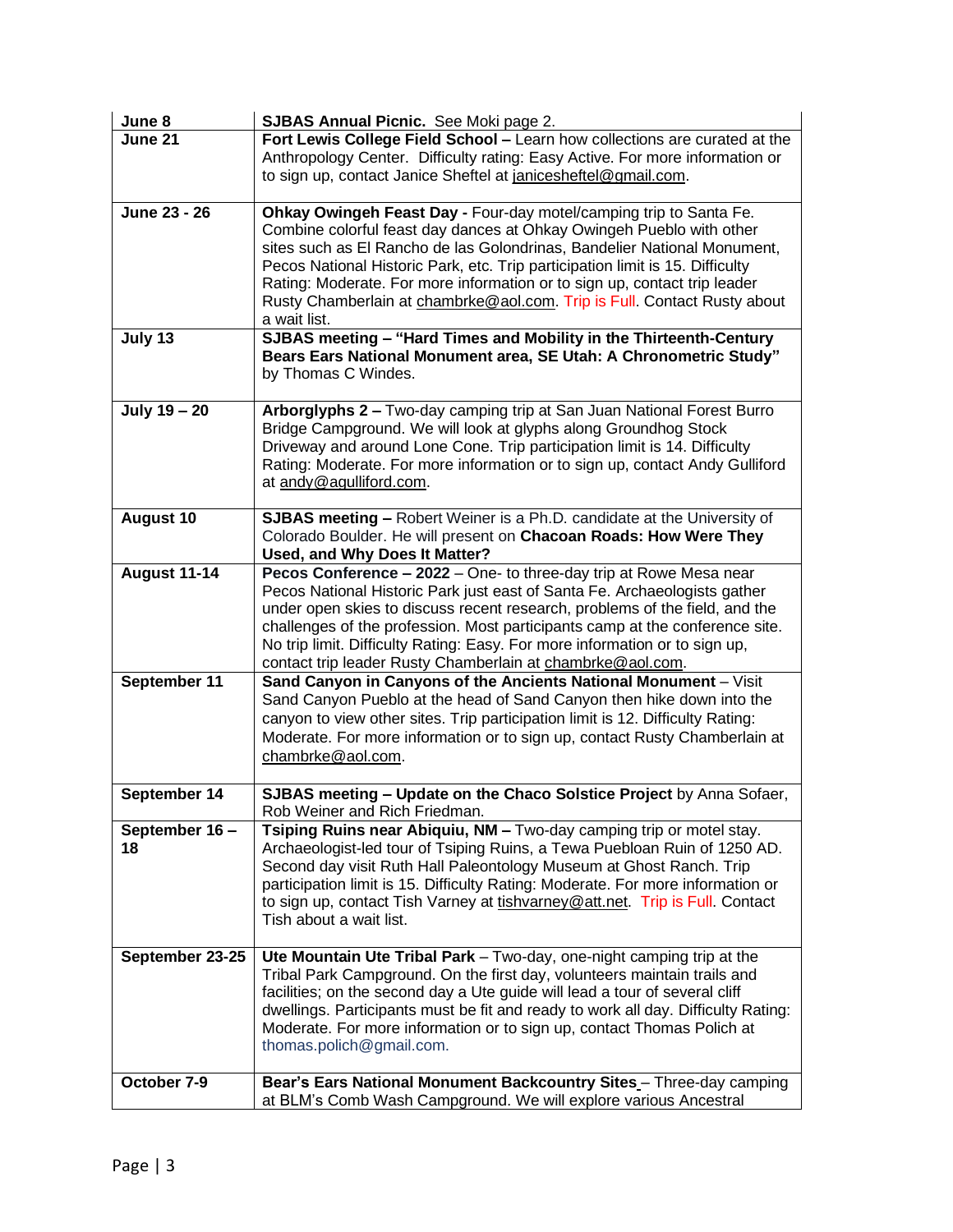|                 | Puebloan sites and conclude the trip at Andy's house in Bluff with a<br>gathering at dusk. Trip participation limit is 10. Difficulty Rating: Moderate.<br>For more information or to sign up, contact Andy Gulliford at<br>andy@agulliford.com                                  |
|-----------------|----------------------------------------------------------------------------------------------------------------------------------------------------------------------------------------------------------------------------------------------------------------------------------|
| October 12      | SJBAS meeting - The Pre-Hispanic Parrot Trade: Scarlet Macaws in the<br>US Southwest & Mexican Northwest presented by Christopher Schwartz.                                                                                                                                      |
| November 9      | SJBAS meeting - Ann Axtell Morris and the amazing story of early 20th<br>century women archaeologists in the Southwest presented by Kelley<br>Hays-Gilpin.                                                                                                                       |
| <b>December</b> | SJBAS meeting - "Ann Axtell Morris and the Amazing Story of Early<br>20th Century Women Archaeologists in the Southwest" by Kelley Hays-<br>Gilpin is Professor of Anthropology at Northern Arizona University and<br>Curator of Anthropology at the Museum of Northern Arizona. |
| <b>December</b> | <b>SJBAS Annual Meeting and Holiday Brunch</b>                                                                                                                                                                                                                                   |

#### <span id="page-3-0"></span>Member Profile: Erica Tucker



Erica and trail companion, Lucy

Erica Tucker recently led a highly applauded trip for SJBAS through Montezuma Canyon. While we hope she leads more trips like this, she'll have to be coaxed away from her day job as volunteer services director for the San Juan Mountain Association. In that position she matches volunteers with opportunities. Her busy season is upon us as she conducts ten training sessions over the next month or so. Trained volunteers staff trailheads at Ice Lakes, the Colorado Trail, Chicago Basin, and Blue Lakes, among others. They are also out on the trails educating visitors on best practices, particularly "Leave no Trace." She also trains docents for their SJMA Nature Center which is south on Hwy 550 toward Farmington. You can learn more about SJMA at sjma.org.

While Erica majored in Anthropology at Connecticut College, she probably didn't think it would lead to a remarkable day with Sally Jewell, former Secretary of the Interior. Some years back Erica took a position with Friends of Cedar Mesa in Bluff. Shortly after starting she was asked to accompany Secretary Jewell on a day hike of Grand Gulch. She learned up close and personal the concept of the **Outdoor Museum** as espoused by Fred Blackburn. During the hike the group saw *in situ* an ancient sandal and an undamaged pot.

On Erica's short list of things to see are Pueblitos in the Farmington area, mostly on BLM land. She's also interested in seeing the solstice sunrise at Salman Ruins and the Camp Verde area near Sedona, Ariz; home to Montezuma Castle NM, Tuzigoot NM and many other archaeological sites.

It's said that you are shaped by friends and family and what you read. Erica's main influencers are her parents and especially her dad who said, love what you do. She is also most influenced by friends who are more focused on adventure than finances; people who are curious about life.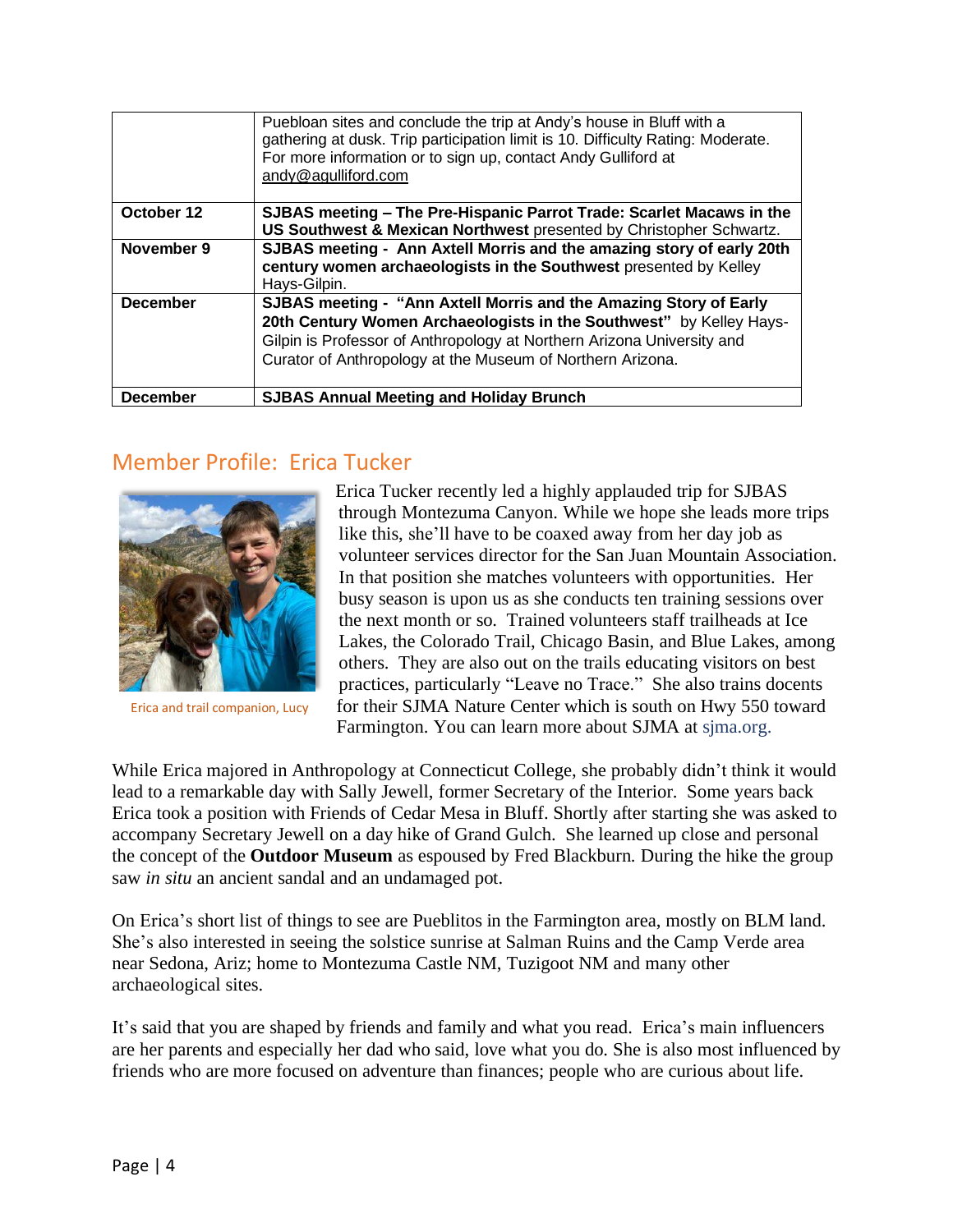## <span id="page-4-0"></span>Field School Scholarship Recipient: Mollie Lemasters

Mollie Lemasters is a fourth-year student majoring in Anthropology, with a minor in Geology and a certification in Geographic Information Systems (GIS) at Fort Lewis College. Mollie is originally from Charleston, West Virginia, and currently resides in Aztec, New Mexico. She gained interest in Anthropology, particularly through a desire to pursue Cultural Resource Management (CRM). Along with GIS, she has a strong interest in remote sensing techniques and how they apply to the discipline of archaeology. A more recent goal of hers is obtaining a drone certification through the Federal Aviation Administration. For an upcoming project, Mollie is expecting to work with Dr. Jesse Tune of Fort Lewis College, and the Bureau of Reclamation at Lake Nighthorse, Colorado, to monitor shoreline erosion. Outside of school, Mollie enjoys hiking, camping, and diving into the exploration opportunities that both Colorado and New Mexico provide. Gaining support through the San Juan Basin Archaeology Society, Mollie is able to attend



Mollie inventories Pueblo I period ceramics at Canyons of the Ancients Visitor Center and Museum

highly regarded field school programs offered by Fort Lewis College to further her expertise in archaeological field methods.

#### <span id="page-4-1"></span>Volunteer Opportunities

SJBAS is an all-volunteer organization and we are looking for volunteers to fill the following position. Getting involved is a great way to meet people and contribute to SJBAS.

**Program Co-Chair:** We are looking for a volunteer to work with our Program Chair, Janice Sheftel. The Program Chair secures speakers for regular membership meetings and works with other SJBAS members to organize other lectures, such as the John W. Sanders Lecture. This is a Board position. Please contact Janice at janicesheftel@gmail.com for more information.

We look forward to working with you!

#### <span id="page-4-2"></span>Native American Perspective: Ed Kabotie

Last month the Southwest Colorado Canyons Alliance (SCCA) hosted a talk by Ed Kabotie at the Canyons of the Ancients Visitors Center and Museum in Dolores. Ed is a musician and artist who grew up in the Hopi and Tewa societies. Membership in these communities was mutually exclusive until they created an exception for him to join both.

SCCA co-founder, Diane McBride, did a nice job of summarizing the highlights of his talk in a message to Canyons of the Ancients site stewards. Among the points made: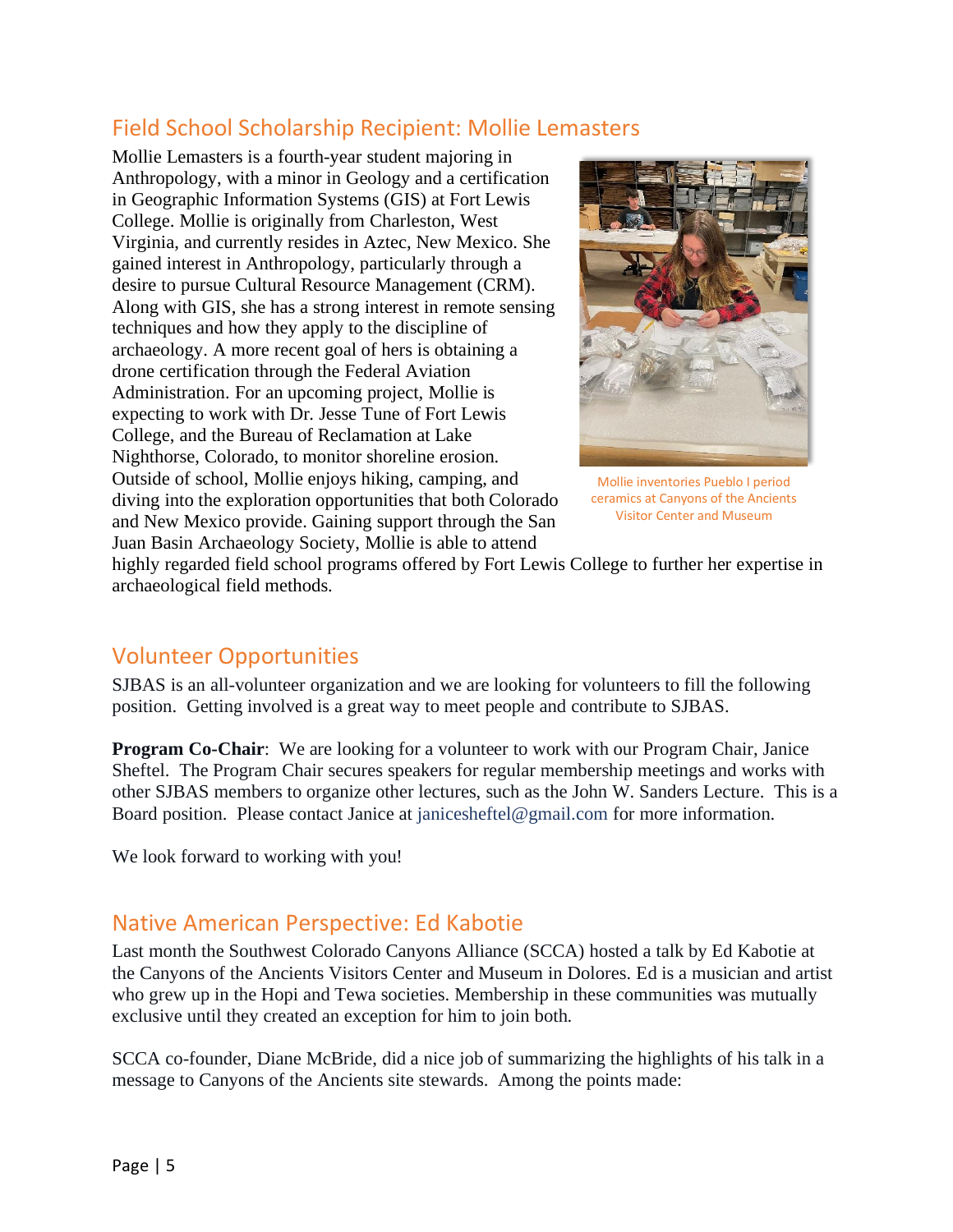**Diane**: How can site stewards be more respectful of the sites we monitor?

**Ed**: When he comes to a site, he reminds visitors that these are not ruins. He introduces himself and asks permission to enter. He offers a prayer and sprinkles cornmeal.

**Diane:** How can we emulate this as we are not their descendants? We also introduce ourselves and focus on the people who once lived, loved and cried there. She said it's ok to be curious about a site but moderate your actions by not climbing on walls. It's ok to pick up artifacts but put them back exactly where you found them. We are guests.

Ed will also have a presentation at the Cortez Cultural Center on July 10.

#### <span id="page-5-0"></span>Boarding School Report Released by Haaland

Last month the Department of the Interior released the *Federal Indian [Boarding](https://www.bia.gov/sites/default/files/dup/inline-files/bsi_investigative_report_may_2022_508.pdf) School Initiative [Investigative](https://www.bia.gov/sites/default/files/dup/inline-files/bsi_investigative_report_may_2022_508.pdf) Report*, commissioned by Secretary Deb Haaland. The report identified 408 boarding schools in 37 states that operated between 1819 and 1969. It identified a handful of

schools in the Four Corners area and included: Ft. Lewis Boarding School, Hesperus; Southern Ute Boarding School, Ignacio; Ute Mountain Boarding School, Towaoc; and 45 schools in New Mexico. A list of schools by state is [here.](https://www.indianz.com/News/wp-content/uploads/2022/05/11/AppendixA.pdf) You can find details about each school [here.](https://www.indianz.com/News/wp-content/uploads/2022/05/11/AppendixB.pdf) The findings state that the US Government targeted Native Americans with systematic forced cultural assimilation and territorial dispossession. At least 53 burial sites for more than 500 children were identified with additional research expected to find more.



As a postscript to this story, Colorado Governor Polis signed a bill to establish a program to investigate events, abuses and deaths occurring at these schools within the state. History Colorado will take the lead in this investigation.

#### <span id="page-5-1"></span>**Briefs**

**National Trust for Historic Preservation Announces Most Threatened Sites.** Nothing nearby made the list but it's fascinating to see what is nearby. Bears Ears is described as a "success story" but one has to wonder for how long. Also nearby: Chimney Rock NM, Aztec NM, Acoma Pueblo. Only one Native American site made the Top 11 Most Threatened list and that is Picture Cave in Warren County, Missouri. You can explore the entire list of sites [here.](https://savingplaces.org/)

**Some Navajo Push back on Creating Chaco Buffer Zone.** An article in the *Navajo Times* reports that some 153 Navajo allottees told the BLM they opposed withdrawing the BLM land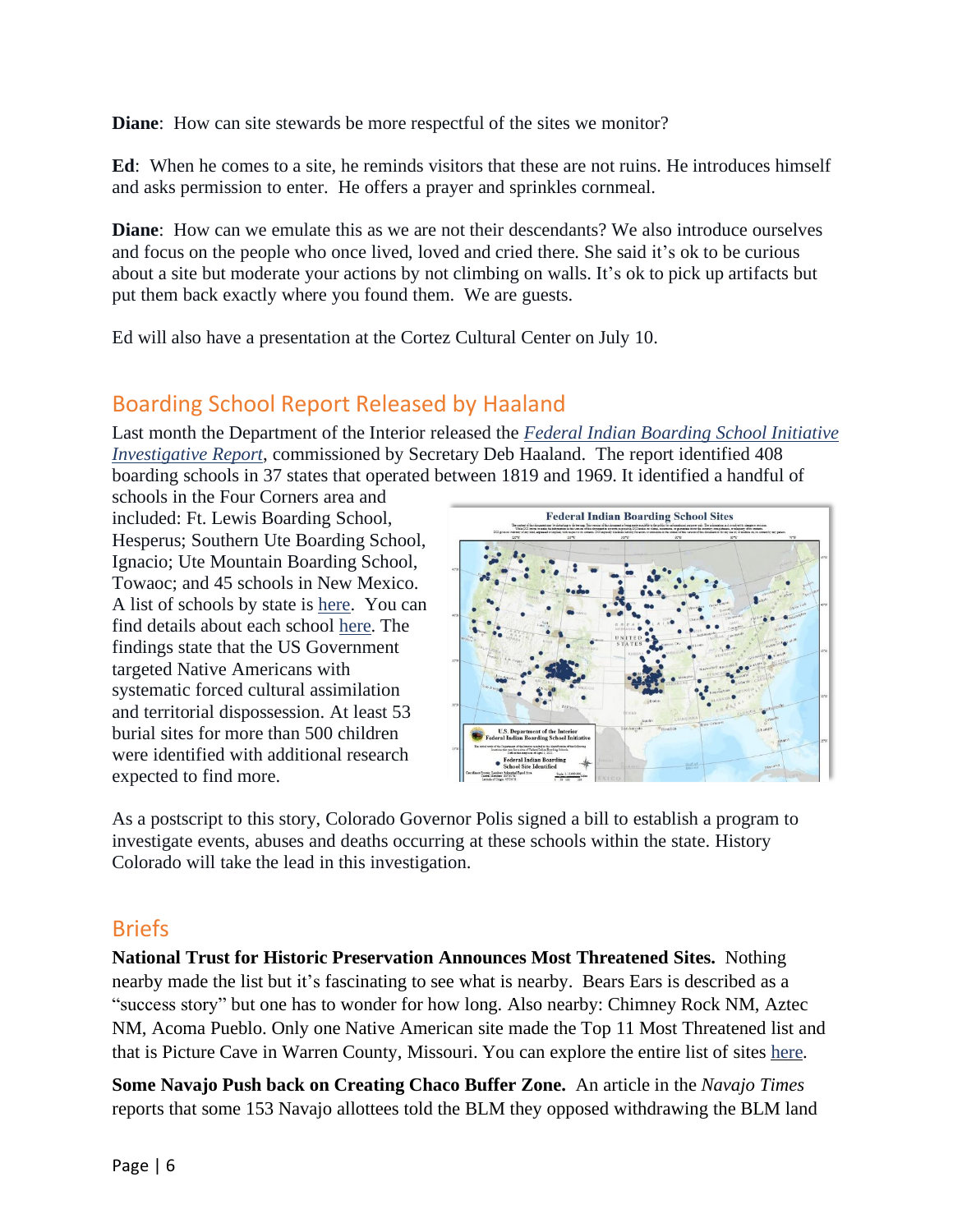around Chaco from oil and gas development. BLM said the proposed withdrawal will not affect existing lease-holders or Navajo allottees nor change the Park boundary. One allottee testified that Interior Secretary Haaland is biased against Navajo. There is also lingering resentment, the story reports, over how the Park Services evicted some Navajo families decades ago to create the park. You can read the article [here.](https://navajotimes.com/reznews/please-listen-to-us-dine-allottees-try-to-reclaim-chaco-canyon/)

**Cahokia Mounds to become a National Monument?** Three hundred former NPS employees drafted a short list of six potential new monuments that included the site near St. Louis. Cahokia has been the subject of speculation of cross-cultural influence with Chaco Canyon. You can read more from the article in *E&E News* [here.](https://www.eenews.net/articles/biden-urged-to-create-6-new-national-monuments-in-5-states/?ms=sat_email&utm_campaign=sat&utm_medium=email&utm_source=aswemail&emci=01b4c01a-4ac6-ec11-997e-281878b83d8a&emdi=0e34485a-4bc6-ec11-997e-281878b83d8a&ceid=9633)

*Old Pueblo Archaeology* **newsletter offers a marvelous primer on color and Ancestral Puebloan pottery**. One insight is that the hachure, the thin parallel lines you see on some pottery, may represent the blue-green associated with a water motif. You can read the full article [here.](https://www.oldpueblo.org/wp-content/uploads/2022/05/Issue-87-December-2021-More-than-Meets-the-Eye.pdf)

## <span id="page-6-0"></span>Museum and Visitors Center Update

**The School for Advanced Research's Indian Arts Research Center** begins this month offering weekly tours. The tours of their collections in Santa Fe are Wednesdays and Fridays at 2 PM and cost \$15. You can learn more [here.](https://sarweb.org/about/tours/?bblinkid=260709961&bbemailid=40178886&bbejrid=-1943268373)

**Honoring Tradition and Innovation: 100-Years of Santa Fe's Indian Market 1922-2022** at the New Mexico History Museum. The exhibit traces the history of this historic market and explores the impact of Federal Indian policies on the Native American art world. It runs from August 7, 2022 through August 2023. More information is available [here.](https://www.nmhistorymuseum.org/exhibitions/upcoming-exhibitions.html)

#### <span id="page-6-1"></span>Andy Simon: An Appreciation

SJBAS past president Andy Simon passed away February 24, 2022, in Albuquerque NM, after several years of declining health. Andy is survived by his wife Marion Simon. Andy and Marion were SJBAS members for many years. They led trips and were active trip participants in backpacking trips, car camping trips and day trips. They both volunteered for various club activities including the annual CAS meeting when our chapter hosted the meeting. We remember many good times with them on many trips through the years, Andy's great sense of humor and good-natured teasing, and how quickly Andy assisted anyone who might need a hand up a steep slope or a high step. Our sympathies are with Marion as she adjusts to life without Andy. --Gail Schulz

# <span id="page-6-2"></span>SJBAS Elected Officers and Other Board Members

| President      | Susan Hicks            | sc53hicks@gmail.com     |
|----------------|------------------------|-------------------------|
| Vice President | <b>Hunter McCleary</b> | hunter@bike-durango.org |